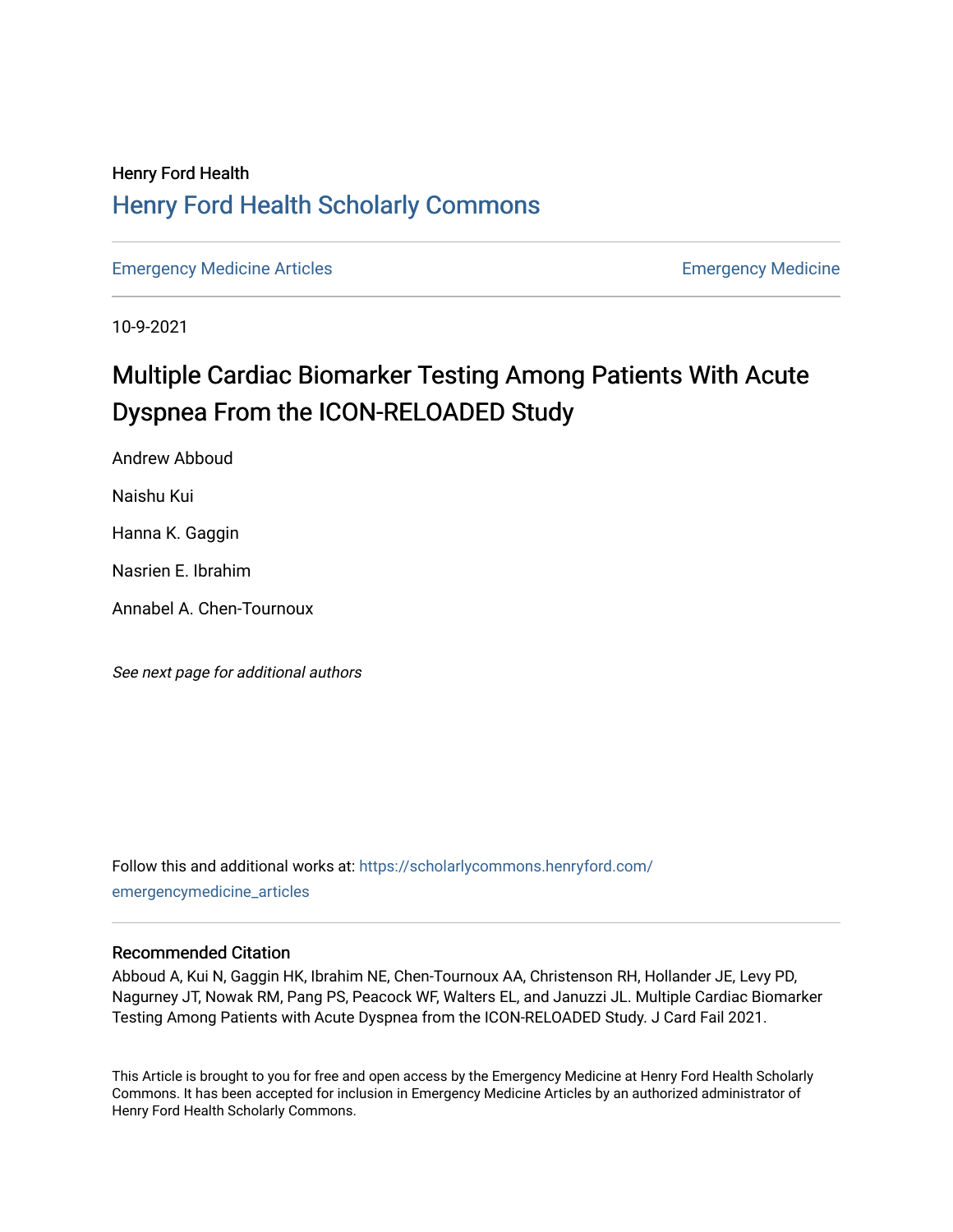# Authors

Andrew Abboud, Naishu Kui, Hanna K. Gaggin, Nasrien E. Ibrahim, Annabel A. Chen-Tournoux, Robert H. Christenson, Judd E. Hollander, Phillip D. Levy, John T. Nagurney, Richard M. Nowak, Peter S. Pang, W. Franklin Peacock, Elizabeth L. Walters, and James L. Januzzi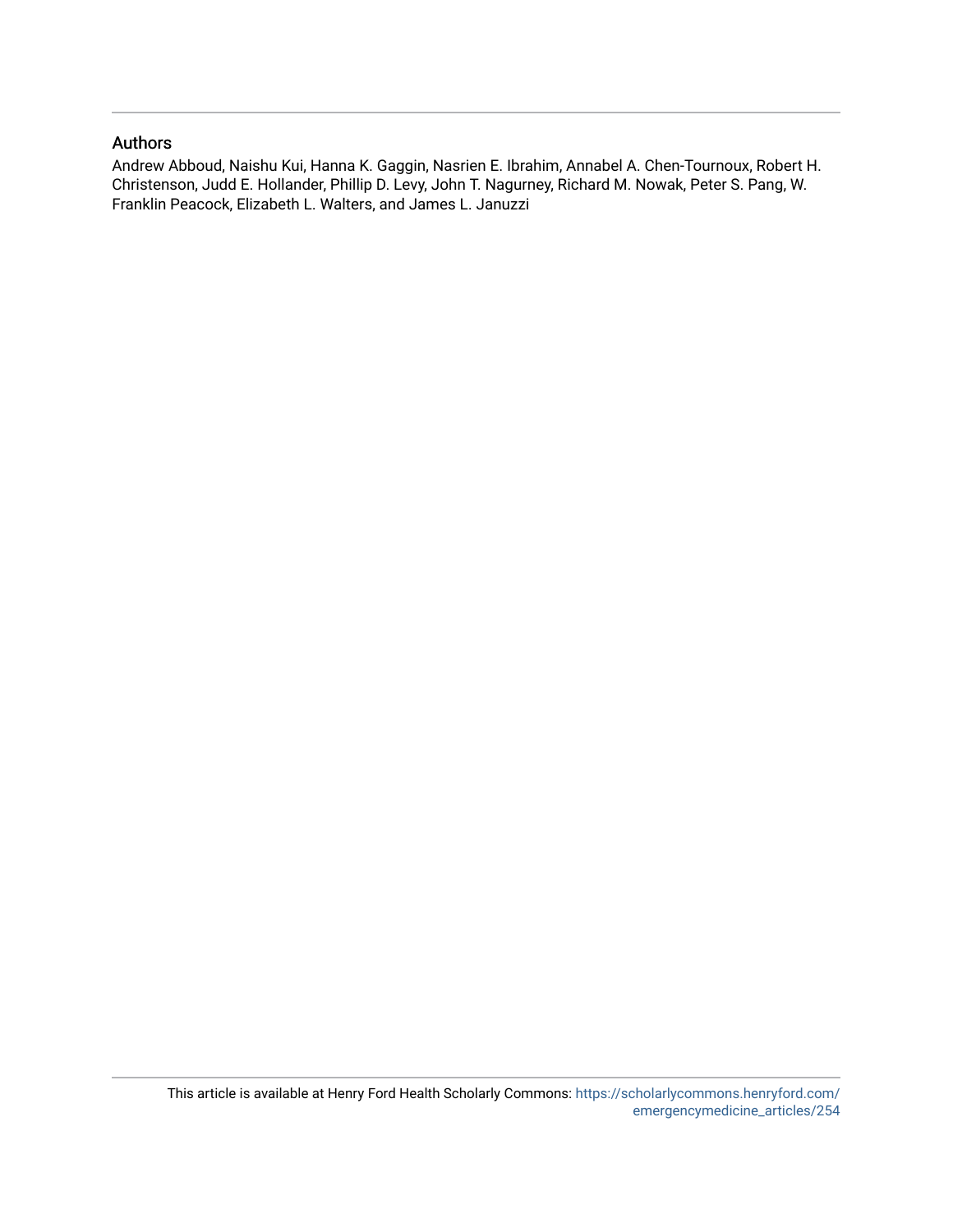# Multiple Cardiac Biomarker Testing Among Patients With Acute Dyspnea From the ICON-RELOADED Study

ANDREW ABBOUD, MD,  $1.2$  $1.2$  $1.2$  NAISHU KUI, MS,  $3$  HANNA K. GAGGIN, MD, MPH,  $1.2$  NASRIEN E. IBRAHIM, MD,  $4$ ANNABEL A. CHEN-TOURNOUX, MD,<sup>[5](#page-2-1)</sup> ROBERT H. CHRISTENSON, PhD,<sup>[6](#page-2-2)</sup> JUDD E. HOLLANDER, MD,<sup>[7](#page-2-2)</sup> PHILLIP D. LEVY, MD,<sup>[8](#page-2-3)</sup> JOHN T. NAGURNEY, MD,  $1,2$  RICHARD M. NOWAK, MD,  $9$  PETER S. PANG, MD,  $10$  W. FRANKLIN PEACOCK, MD, 1 ELIZABETH L. WALTERS, MD,<sup>[12](#page-2-4)</sup> AND JAMES L. JANUZZI, MD<sup>[1,2,3](#page-2-0)</sup>

Boston, Canada; Baltimore, Maryland; Philadelphia, Pennsylvania; Detroit, Michigan; Indianapolis, Indiana; Houston, Texas; and Loma Linda, California

#### **ABSTRACT**

Background: Among patients with acute dyspnea, concentrations of N-terminal pro-B-type natriuretic peptide (NT-proBNP), high-sensitivity cardiac troponin T, and insulin-like growth factor binding protein-7 predict cardiovascular outcomes and death. Understanding the optimal means to interpret these elevated biomarkers in patients presenting with acute dyspnea remains unknown.

Methods and Results: Concentrations of NT-proBNP, high-sensitivity cardiac troponin T, and insulin-like growth factor binding protein-7 were analyzed in 1448 patients presenting with acute dyspnea from the prospective, multicenter International Collaborative of NT-proBNP-Re-evaluation of Acute Diagnostic Cut-Offs in the Emergency Department (ICON-RELOADED) Study. Eight biogroups were derived based upon patterns in biomarker elevation at presentation and compared for differences in baseline characteristics. Of 441 patients with elevations in all 3 biomarkers, 218 (49.4%) were diagnosed with acute heart failure (HF). The frequency of acute HF diagnosis in this biogroup was higher than those with elevations in 2 biomarkers (18.8%, 44 of 234), 1 biomarker (3.8%, 10 of 260), or no elevated biomarkers (0.4%, 2 of 513). The absolute number of elevated biomarkers on admission was prognostic of the composite end point of mortality and HF rehospitalization. In adjusted models, patients with one, 2, and 3 elevated biomarkers had 3.74 (95% confidence interval [CI],  $1.26-11.1$ ,  $P = .017$ ), 12.3 (95% CI, 4.60-32.9, P < .001), and 12.6 (95% CI, 4.54-35.0, P < .001) fold increased risk of 180-day mortality or HF rehospitalization.

Conclusions: A multimarker panel of NT-proBNP, hsTnT, and IGBFP7 provides unique clinical, diagnostic, and prognostic information in patients presenting with acute dyspnea. Differences in the number of elevated biomarkers at presentation may allow for more efficient clinical risk stratification of short-term mortality and HF rehospitalization. (J Cardiac Fail 2021;00:1-8)

Concentrations of N-terminal pro-B-type natriuretic peptide (NT-proBNP) and high sensitivity cardiac troponin T (hs-cTnT) are often tested among patients with suspected acute heart failure (HF) or myocardial infarction. Insulin-like growth factor binding protein-7 (IGFBP7) is a peptide hormone that induces cellular senescence via cell cycle arrest that has been increasingly implicated as a candidate biomarker for HF diagnosis. $1-4$  $1-4$  $1-4$  Additionally, NTproBNP and hs-cTnT as well as IGFBP7 have been

<span id="page-2-4"></span>Manuscript received May 27, 2021; revised manuscript received August 24, 2021; revised manuscript accepted August 25, 2021.

Reprint requests: James L. Januzzi, MD, Cardiology Division, Massachusetts General Hospital, 55 Fruit St, Yawkey 5B, Boston, MA 02114. Tel: 617-726-3443; Fax: 617-643-6844. E-mail: [jjanuzzi@partners.org](mailto:jjanuzzi@partners.org)

See page 7 for disclosure information.

<span id="page-2-3"></span><span id="page-2-2"></span><span id="page-2-1"></span><span id="page-2-0"></span>From the <sup>1</sup>From the Massachusetts General Hospital, Boston, Massachusetts; <sup>2</sup>Harvard Medical School, Boston, Massachusetts; <sup>3</sup>Baim Institute for Clinical Research, Boston, Massachusetts; <sup>4</sup>INOVA Heart and Vascular Institute, Falls Church, Virginia; <sup>5</sup>Azrieli Heart Centre,<br>Jewish General Hospital, Montreal, PQ, Canada; <sup>6</sup>University of Maryland Schoo University School of Medicine & Indianapolis EMS, Indianapolis, Indiana; <sup>11</sup>Baylor College of Medicine, Houston, Texas and <sup>12</sup>Loma Linda University Medical Center, Loma Linda, California.

<sup>1071-9164/\$ -</sup> see front matter

<sup>©</sup> 2021 The Authors. Published by Elsevier Inc. This is an open access article under the CC BY license [\(http://creativecommons.org/licenses/by/4.0/](http://creativecommons.org/licenses/by/4.0/))

<https://doi.org/10.1016/j.cardfail.2021.08.025>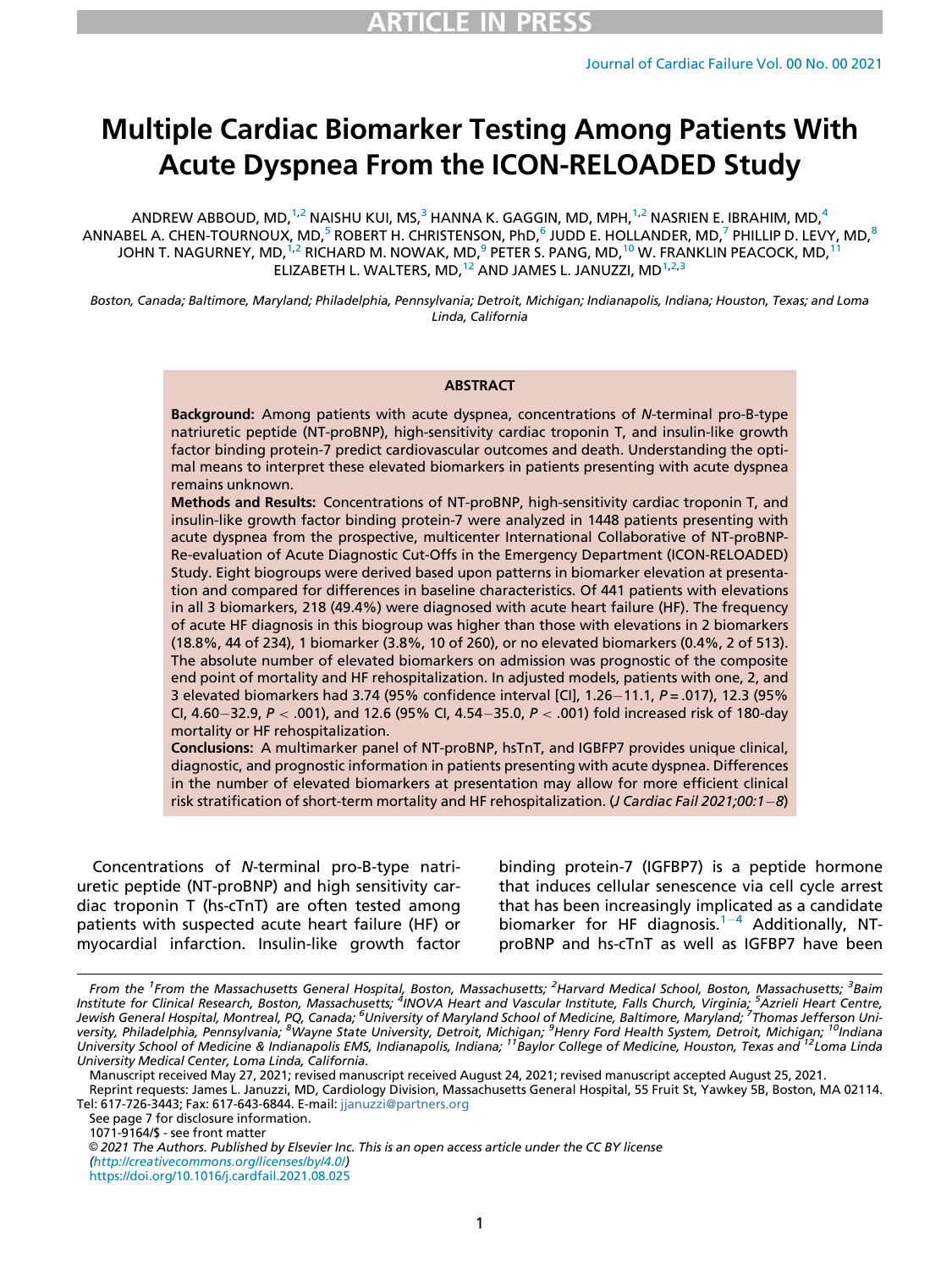# 2 Journal of Cardiac Failure Vol. 00 No. 00 2021

implicated as important prognostic markers in patients presenting with acute dyspnea and HF. $1,5-7$  $1,5-7$  $1,5-7$  $1,5-7$ Although many early studies of troponin in dyspnea utilized the original troponin assay, in recent years combining hs-cTnT with risk scoring systems has been implemented in emergency departments (EDs) for accelerated diagnostic pathways. $8$  The routine assessment of NT-proBNP and hs-cTnT in patients with acute dyspnea is common in clinical practice, whereas the measurement of IGFBP7 as a clinically useful biomarker is a more recent discovery.<sup>[1,](#page-8-0)[2](#page-8-3)</sup> The information provided by multiplex assessment of these 3 biomarkers in those with acute dyspnea—a population with a broad range of clinical diagnoses—is likely complementary, but remains undefined. Understanding the optimal means to interpret the clinical profile of dyspneic patients using these 3 biomarkers, the meaning of biomarker elevations and their prognostic significance is an important step toward a multiplex approach to paneling multiple biomarkers for clinical use in acute dyspnea.

The usefulness of multiplex biomarker panels for patient evaluation and risk stratification has been studied in a breadth of cardiovascular diseases, including non-ST elevation acute coronary syndromes and incident HF in the ambulatory setting.<sup>9[,10](#page-8-5)</sup> However, despite more than 2 decades of research dedicated to biomarkers in acute dyspnea and repeated calls for multimarker panels to refine the evaluation of patients presenting with acute dyspnea,  $11,12$  $11,12$  no widely accepted framework currently exists. Herein, we sought to evaluate the meaning of these 3 biomarkers among patients presenting with acute dyspnea from the International Collaborative of NTproBNP-Re-evaluation of Acute Diagnostic Cut-Offs in the Emergency Department (ICON-RELOADED) Study. To do so, we proposed to examine clinical characteristics of patients with elevation of 1 or more of these biomarkers and whether there are distinct clinical characteristics of patients presenting to the ED with acute dyspnea. We subsequently examined the prognostic meaning of elevations in these biomarkers. We hypothesized that differences in clinical profiles and prognosis would emerge based on variable patterns of biomarker elevation, which might inform important clinical differences and enhance discrimination for events soon after discharge.

#### Methods

#### <span id="page-3-0"></span>Patient Population and Study Overview

The design and main results of the ICON-RELOADED trial have been published previously.<sup>[13](#page-8-8)[,14](#page-8-9)</sup> Briefly, the ICON-RELOADED trial was a prospective, multicenter clinical trial conducted across 19 study sites in North America that evaluated adults

presenting to the ED with acute dyspnea. Adult subjects who presented to the ED between October 2015 and October 2016 with acute dyspnea and met the study inclusion and exclusion criteria were approached for enrollment. Major inclusion criteria included patients 22 years of age or older presenting to the ED with acute dyspnea, and major exclusion criteria included renal insufficiency with an estimated glomerular filtration rate of less than 15.0  $mL/min/1.73$  m<sup>2</sup> before enrollment or patients on hemodialysis. After informed consent was obtained, blood samples were collected, and clinical information was documented from the electronic medical record. Patients received a follow-up contact at approximately 6 months for assessment of hospitalization after index presentation. An adjudication committee blinded to biomarker concentrations judged the cause of the hospitalization as owing to HF or other causes, such as pneumonia, pulmonary embolism, or obstructive airway disease. Additionally, the adjudication committee judged rehospitalizations and deaths. All methods in this study were approved by the participating Institutional Review Boards.

Of the 1461 subjects enrolled in ICON-RELOADED, 1448 patients (99.1%) with complete biomarker data were included in the present analysis. Patients were classified into biomarker defined biogroups according to combinations of biomarker positivity as listed in [Table 1](#page-3-0). The biomarker cut-offs were chosen to reflect clinically relevant values: the cut-off for hscTnT was set at above  $(+)$  or below  $(-)$  the 99th percentile. The cut-off for NT-proBNP and IGFBP7 were set at above  $(+)$  or below  $(-)$  the median concentration for the group, individually previously reported as meaningful cut-points for outcome in the ICON-RELOADED cohort.<sup>[1](#page-8-0)</sup> We compared the baseline characteristics of the medical history by biogroup, frequency of adjudicated HF diagnosis by biogroup, and finally evaluated outcomes (a composite of 180-

Table 1. Biogroup Assignment by Biomarker Combination.

| Biogroup |  | hs-cTnT IGFBP7 NT-proBNP | Subjects (%,<br>N)   |
|----------|--|--------------------------|----------------------|
|          |  |                          | 35.4% (513/<br>1448) |
| 2        |  |                          | 9.2% (133/1448)      |
| 3        |  |                          | 6.4% (92/1448)       |
| 4        |  |                          | 2.4% (35/1448)       |
| 5        |  |                          | 3.0% (43/1448)       |
| 6        |  |                          | 7.4% (107/1448)      |
| 7        |  |                          | 5.8% (84/1448)       |
| 8        |  |                          | 30.5% (441/<br>1448) |

hs-cTnT, high-sensitivity cardiac troponin T; IGFBP7, insulin-like growth factor binding protein-7; NT-proBNP, N-terminal B-type natriuretic peptide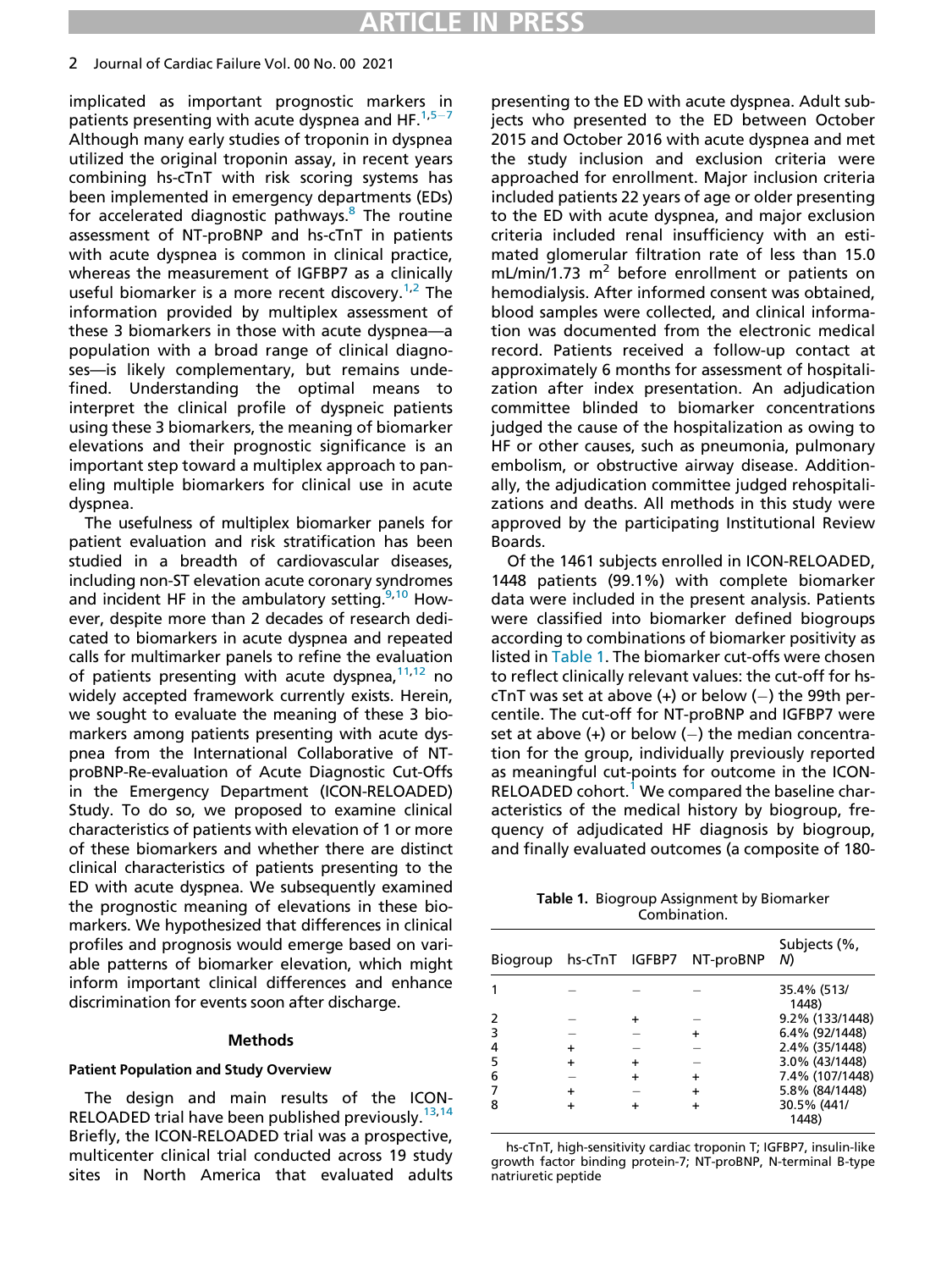day mortality or adjudicated HF hospitalization) between groups.

# Laboratory Evaluation

Concentrations of NT-proBNP (COBAS NT-proBNP assay, Roche Diagnostics, Mannheim, Germany) and hs-cTnT were measured using samples from index presentations, whereas IGFBP7 was measured in plasma samples from the same blood draw by using a precommercial COBAS Elecsys assay (Roche Diagnostics, Penzberg, Germany) by laboratory personnel blinded to clinical information. The detection method for IGFBP7 was a sandwich immunoassay developed using the Elecsys platform for electrochemiluminescence detection. Mouse monoclonal antibodies were generated and screened for specific detection of IGFBP7. The precision within-run coefficient of variation for IGFBP7 was 2% and a limit of detection of 0.01 ng/mL. For NTproBNP, the between-run coefficients of variation were 2.0% at 138 pg/mL and 1.8% at 4995 pg/mL; the limit of detection was 5 pg/mL. The hs-cTnT assay's limit of detection was 3 ng/L and between-run coefficients of variation were 3.4% and 2.6% at 27.4 ng/L and 2036 ng/L, respectively.

# Statistical Analyses

Statistical analyses were performed on dichotomous variables according to the aforementioned cutoffs for NTproBNP, hs-cTnT, and IGFBP7. For display purposes, the characteristics of the study participants were summarized and described as categorical variables using counts and percentages. Normally distributed variables were expressed using means  $\pm$ standard deviation and nonparametric variables were expressed using median (25th, 75th percentile).

An unadjusted Cox proportional hazards analysis was used to assess death or rehospitalization per elevation in biomarker by 6 months. The analyses were repeated for a model adjusted for age and sex, as well as a model which adjusted for age, sex, hypertension, diabetes, HF, and myocardial infarction. Comparisons between models were conducted and assessed for quality using Akaike information criterion (AIC). A P value of les than .05 was considered statistically significant. Statistical analysis was conducted using SAS (version 9.4).

## Results

# Baseline Characteristics

Baseline characteristics of all study subjects and for each biogroup are provided in [Table 2](#page-5-0). In general, study subjects were an average 56 years old and equally distributed between men and women; they had a high prevalence of hypertension, diabetes, and HF. The prevalence of adjudicated acute HF was  $18.9\%$  ( $n = 274$ ).

In the absence of any elevated biomarkers on presentation, biogroup 1 was differentiated from the overall cohort by their younger age (46 years vs 56 years), female predominance (61.6% vs 49.2%), and lower overall prevalence of medical comorbidities. Conversely, individuals belonging to biogroup 8 had elevations in all 3 biomarkers and were differentiated from the overall cohort by their older age (67 years vs 56 years), White male predominance, and significant medical comorbidities, including higher rates of hypertension, HF, diabetes, coronary disease, and atrial fibrillation. They were also more likely to be prescribed loop diuretics and to be on guideline-directed medical therapies for HF.

Biogroups 2, 5, 6, and 8 were marked by the presence of elevated IGFBP7 and could be differentiated by their higher body mass index and increased prevalence of diabetes and hypertension. Biogroups 4, 5, 7, and 8 were marked by the presence of elevated hs-cTnT and could be differentiated by their higher prevalence of coronary artery disease and prior percutaneous coronary interventions. Biogroups 3, 6, 7, and 8 were marked by the presence of elevated NTproBNP and could be differentiated by their higher prevalence of a prior HF diagnosis.

Of 441 patients with elevations in all 3 markers in biogroup 8, 218 patients (49.4%) were diagnosed with acute HF. This frequency of acute HF diagnosis in this group was higher than those with elevations in 2 biomarkers (18.8%, 44 of 234), one biomarker (3.8%, 10 of 260), or no elevated biomarkers (0.4%, 2 of 513). Differences between the remaining biogroups are demonstrated in [Table 2](#page-5-0).

## Predictors of Mortality and HF Hospitalization

Across biogroups, the risk for the composite end point of mortality and HF rehospitalization is demonstrated in [Fig. 1,](#page-6-0) which shows that biogroups with more abnormal biomarkers had a higher risk for the composite end point of death and HF hospitalization.

Next, considering various combinations of biomarkers in more specific detail, in unadjusted models, having 1, 2, and 3 elevated biomarkers (regardless of combination) was associated with a hazard ratio for the composite end point of 4.01 (95% confidence interval [CI] 1.50-10.7,  $P = .006$ ), 14.6 (95% CI 6.17-34.7,  $P < .001$ ), and 22.0 (95% CI 9.67–50.3,  $P < .001$ ) per elevated biomarker. Further model adjustment is shown in [Table 3](#page-6-1); when the model was fully adjusted for age, sex, HF, myocardial infarction, hypertension, diabetes, atrial fibrillation, and estimated glomerular filtration rate, elevations in 1, 2, and 3 elevated biomarkers were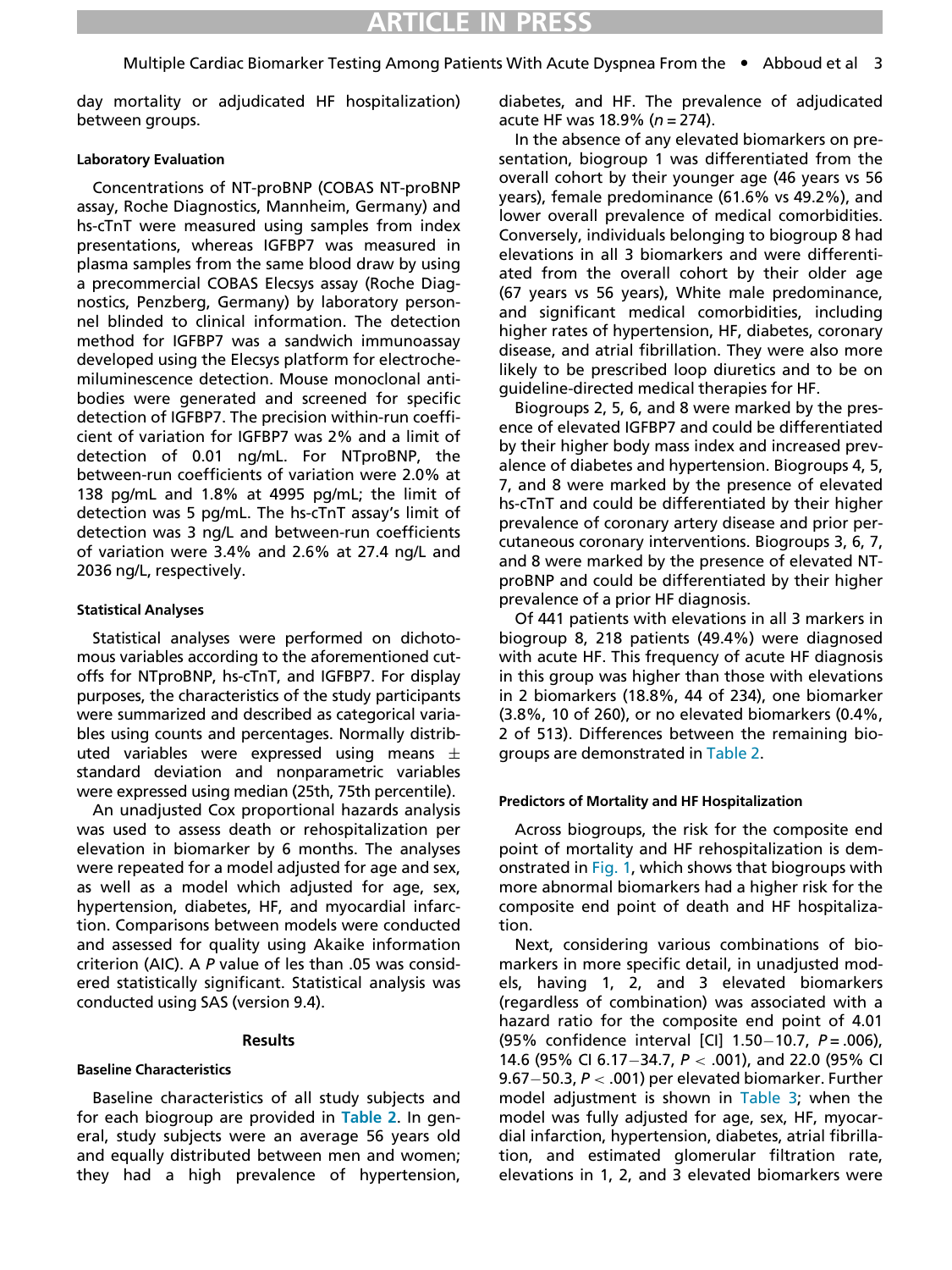# ARTICLE IN PRESS

## 4 Journal of Cardiac Failure Vol. 00 No. 00 2021

| Table 2. Baseline Characteristics by Biogroup |  |  |  |  |
|-----------------------------------------------|--|--|--|--|
|-----------------------------------------------|--|--|--|--|

<span id="page-5-0"></span>

| Patient<br>Characteristics          | Overall<br>$(N = 1448)$ | $1(n = 513)$         | $2(n=133)$             | $3(n=92)$            | $4(n=35)$            | $5(n=43)$              | $6(n = 107)$            | $7(n=84)$            | $8(n=441)$              |
|-------------------------------------|-------------------------|----------------------|------------------------|----------------------|----------------------|------------------------|-------------------------|----------------------|-------------------------|
| Demographics                        |                         |                      |                        |                      |                      |                        |                         |                      |                         |
| Age                                 | $56.3 \pm 15.6$         | $46.0 \pm 13.4$      | $53.9 \pm 12.3$        | $54.0 \pm 12.8$      | $57.2 \pm 12.9$      | $61.6 \pm 11.0$        | $62.3 \pm 11.7$         | $59.0 \pm 13.2$      | $66.9 \pm 13.3$         |
| Male                                | 50.8% (735)             | 38.4% (197)          | 46.6% (62)             | 37.0% (34)           | 71.4% (25)           | 90.7% (39)             | 41.1% (44)              | 58.3% (49)           | 64.6% (285)             |
| BMI (kg/m)                          | $32.0 \pm 9.23$         | $32.0 \pm 8.95$      | $33.6 \pm 10.7$        | $30.0 \pm 7.72$      | $30.8 \pm 6.16$      | $34.1 \pm 9.17$        | $34.6 \pm 9.29$         | $29.1 \pm 8.96$      | $31.8 \pm 9.38$         |
| Race                                |                         |                      |                        |                      |                      |                        |                         |                      |                         |
| <b>Black or African</b><br>American | 36.6% (519)             | 49.7% (252)          | 35.4% (45)             | 35.2% (32)           | 51.5% (17)           | 35.7% (15)             | 26.2% (28)              | 28.8% (23)           | 24.8% (107)             |
| White                               | 59.5% (845)             | 46.7% (237)          | 59.1% (75)             | 58.2% (53)           | 48.5% (16)           | 64.3% (27)             | 71.0% (76)              | 66.3% (53)           | 71.3% (308)             |
| Ethnicity                           |                         |                      |                        |                      |                      |                        |                         |                      |                         |
| Hispanic or Latino                  | 13.6% (190)             | 18.3% (89)           | 22.7% (29)             | $9.1\%$ (8)          | $5.9\%$ (2)          | $2.4\%$ (1)            | 14.3% (15)              | $5.0\%$ (4)          | 9.7% (42)               |
| Medical history/<br>comorbidities   |                         |                      |                        |                      |                      |                        |                         |                      |                         |
| AF                                  | 14.9% (215)             | $3.3\%$ (17)         | $0.8\%$ (1)            | $8.7\%$ (8)          | $5.7\%$ (2)          | $9.3\%$ (4)            | 30.8% (33)              | $9.6\%$ (8)          | 32.5% (142)             |
| CAD                                 | 21.4% (307)             | $5.1\%$ (26)         | 14.0% (18)             | 15.2% (14)           | 22.9% (8)            | 27.9% (12)             | 25.2% (27)              | 30.5% (25)           | 40.8% (177)             |
| COPD                                | 27.4% (393)             | 17.0% (87)           | 20.5% (27)             | 36.3% (33)           | 44.1% (15)           | 48.8% (21)             | 24.8% (26)              | 40.7% (33)           | 34.5% (151)             |
| <b>CRT</b>                          | 1.7% (24)               | $0.2\%$ (1)          | $0.8\%$ (1)            | $0.0\%$ (0)          | $0.0\%$ (0)          | $0.0\%$ (0)            | $3.8\%$ (4)             | $1.2\%$ (1)          | 3.9% (17)               |
| DM                                  | 28.6% (412)             | 18.2% (93)           | 31.6% (42)             | 13.2% (12)           | 25.7% (9)            | 32.6% (14)             | 36.2% (38)              | 23.2% (19)           | 42.0% (185)             |
| HF                                  | 24.7% (351)             | 4.3% (22)            | 11.7% (15)             | 15.6% (14)           | 14.3% (5)            | 23.8% (10)             | 30.5% (32)              | 27.7% (23)           | 54.2% (230)             |
| <b>HTN</b>                          | 63.1% (910)             | 39.1% (200)          | 69.2% (90)             | 57.6% (53)           | 60.0% (21)           | 83.7% (36)             | 81.0% (85)              | 59.5% (50)           | 85.0% (375)             |
| ICD                                 | 6.0% (86)               | $0.8\%$ (4)          | $0.8\%$ (1)            | $3.3\%$ (3)          | $5.7\%$ (2)          | $4.7\%$ (2)            | $8.6\%$ (9)             | $6.0\%$ (5)          | 13.6% (60)              |
| PAD                                 | $4.3\%$ (61)            | $0.8\%$ (4)          | $1.5\%$ (2)            | $5.4\%$ (5)          | $0.0\%$ (0)          | $2.3\%$ (1)            | $3.8\%$ (4)             | $7.6\%$ (6)          | $9.1\%$ (39)            |
| <b>Prior CABG</b>                   | 6.7% (96)               | $0.0\%$ (0)          | $3.1\%$ (4)            | $4.3\%$ (4)          | $0.0\%$ (0)          | $7.0\%$ (3)            | $4.7\%$ (5)             | 13.4% (11)           | 15.7% (69)              |
| Prior PCI                           | 9.0% (128)              | $1.6\%$ (8)          | $4.6\%$ (6)            | $8.8\%$ (8)          | 17.6% (6)            | $9.3\%$ (4)            | 9.5% (10)               | 16.9% (13)           | 17.0% (73)              |
| Prior MI                            | 13.3% (188)             | $3.5\%$ (18)         | $8.6\%$ (11)           | 12.0% (11)           | 14.3% (5)            | $11.6\%$ (5)           | 9.7% (10)               | 22.2% (18)           | 26.1% (110)             |
| Renal failure                       | 7.9% (114)              | $0.8\%$ (4)          | 7.5% (10)              | $1.1\%$ (1)          | $0.0\%$ (0)          | $9.3\%$ (4)            | $4.7\%$ (5)             | $3.6\%$ (3)          | 19.9% (87)              |
| Medications                         |                         |                      |                        |                      |                      |                        |                         |                      |                         |
| ACEI/ARB                            | 11.7% (170)             | $3.1\%$ (16)         | $6.0\%$ (8)            | 12.0% (11)           | $2.9\%$ (1)          | 14.0% (6)              | 13.1% (14)              | 20.2% (17)           | 22.0% (97)              |
| BB                                  | 16.4% (237)             | 4.7% (24)            | 10.5% (14)             | 15.2% (14)           | $5.7\%$ (2)          | 18.6% (8)              | 25.2% (27)              | 21.4% (18)           | 29.5% (130)             |
| <b>MRA</b>                          | $3.2\%$ (46)            | $0.0\%$ (0)          | $1.5\%$ (2)            | $1.1\%$ (1)          | $0.0\%$ (0)          | $4.7\%$ (2)            | $2.8\%$ (3)             | $2.4\%$ (2)          | 8.2% (36)               |
| Loop diuretic                       | 22.2% (322)             | $1.6\%$ (8)          | $5.3\%$ (7)            | 14.1% (13)           | $2.9\%$ (1)          | 23.3% (10)             | 29.9% (32)              | 22.6% (19)           | 52.6% (232)             |
| Thiazide diuretic                   | $3.0\%$ (43)            | $1.6\%$ (8)          | $5.3\%$ (7)            | $4.3\%$ (4)          | $2.9\%$ (1)          | $9.3\%$ (4)            | $1.9\%$ (2)             | $2.4\%$ (2)          | 3.4% (15)               |
| Laboratory data                     |                         |                      |                        |                      |                      |                        |                         |                      |                         |
| Serum creatinine<br>(mq/dL)         | $1.11 \pm 2.28$         | $1.03 \pm 3.89$      | $0.96 \pm 0.36$        | $0.83 \pm 0.21$      | $0.89 \pm 0.22$      | $1.14 \pm 0.32$        | $0.94 \pm 0.25$         | $0.87 \pm 0.27$      | $1.38 \pm 0.96$         |
| BUN (mg/dL)                         | $18.2 \pm 12.3$         | $12.9 \pm 4.82$      | $15.1 \pm 7.45$        | $13.6 \pm 5.14$      | $14.7 \pm 4.94$      | $17.9 \pm 6.74$        | $17.4 \pm 9.42$         | $16.2 \pm 7.01$      | $26.2 \pm 16.9$         |
| eGFR (mL/min/1.73<br>m <sup>2</sup> | $80.9 \pm 44.1$         | $97.7 \pm 60.9$      | $81.8 \pm 23.8$        | $91.6 \pm 25.2$      | $97.1 \pm 45.7$      | $74.5 \pm 24.0$        | $78.3 \pm 22.3$         | $93.1 \pm 36.6$      | $60.0 \pm 26.3$         |
| hs-cTnT (pg/mL;                     | 10.4                    | 4.4                  | 7.2                    | 7.8                  | 19.9                 | 22.2                   | 9.7                     | 27.4                 | 32.7                    |
| median [25th,<br>75th])             | (4.8, 25.6)             | (2.9, 6.4)           | (4.4, 9.2)             | (4.3, 11.0)          | (15.6, 25.4)         | (16.3, 28.0)           | (7.4, 12.1)             | (18.6, 42.3)         | (22.3, 51.1)            |
| IGFBP7 (ng/mL,<br>median [25th,     | 91.7<br>(75.2, 123.7)   | 73.7<br>(65.9, 81.8) | 103.4<br>(96.7, 115.7) | 79.6<br>(69.9, 85.9) | 79.5<br>(74.1, 83.8) | 107.2<br>(96.7, 122.6) | 111.8<br>(101.6, 140.8) | 83.1<br>(73.7, 87.8) | 137.0<br>(115.8, 174.6) |
| 75th <sub>1</sub> )                 |                         |                      |                        |                      |                      |                        |                         |                      |                         |
| NT-proBNP (pg/mL,                   | 153.9                   | 38.3                 | 58.5                   | 296.7                | 56.9                 | 81.6                   | 505.6                   | 489.9                | 1829.0                  |
| median [25th,<br>75th])             | (43.5, 1031.5)          | (20.8, 69.9)         | (26.8, 94.4)           | (213.0, 439.9)       | (25.9, 85.5)         | (51.9, 108.0)          | (279.4, 1092.0)         | (275.9, 1363.0)      | (756.4, 4561.0)         |
| Hospital disposition                |                         |                      |                        |                      |                      |                        |                         |                      |                         |
| Admitted from ED<br>to hospital     | 58.2% (843)             | 31.8% (163)          | 41.4% (55)             | 69.6% (64)           | 54.3% (19)           | 69.8% (30)             | 66.4%<br>(71/107)       | 81.0% (68)           | 84.6% (373)             |
| Hospital LOS (days)<br>Adjudicated  | $3.87 \pm 4.35$         | $2.29 \pm 2.43$      | $2.61 \pm 2.74$        | $3.69 \pm 5.04$      | $3.10 \pm 3.05$      | $3.33 \pm 3.18$        | $3.43 \pm 4.80$         | $4.44 \pm 4.49$      | $4.83 \pm 4.81$         |
| diagnosis                           |                         |                      |                        |                      |                      |                        |                         |                      |                         |
| Acute HF                            | 18.9% (274)             | $0.4\%$ (2)          | $3.0\%$ (4)            | $6.5\%$ (6)          | $0.0\%$ (0)          | $7.0\%$ (3)            | 29.9% (32)              | 10.7% (9)            | 49.4% (218)             |

ACEI, angiotensin-converting enzyme inhibitor; AF, atrial fibrillation; ARB, angiotensin receptor blocker; BB, beta-blocker; BMI, body mass index; BUN, blood urea nitrogen; CABG, coronary artery bypass graft; CAD, coronary artery disease; COPD, chronic obstructive pulmonary disease; CRT, cardiac resynchronization therapy; DM, diabetes mellitus; ED, emergency department; eGFR, estimated glomerular filtration rate; HF, heart failure; hs-cTnT, high-sensitivity cardiac troponin T; HTN, hypertension; ICD, implantable cardioverter-defibrillator; IGFBP7, insulin-like growth factor binding protein-7; LOS, length of stay; MRA, mineralocorticoid receptor antagonist; MI, myocardial infarction; NT-proBNP, N-terminal B-type natriuretic peptide; PAD, peripheral artery disease; PCI, percutaneous coronary intervention. Percentages reported are out of patients per category with complete data available for analysis.

increasingly prognostic of the composite end point with hazard ratio of 3.74, 12.3, and 12.6, respectively [\(Table 3\)](#page-6-1). The 3-biomarker model had a lower AIC compared to a model containing 2 biomarkers (AIC 1742.6 vs 1774.0)

#### Discussion

In this analysis of ICON-RELOADED, we studied the joint measurement of NT-proBNP, hs-cTnT, and IGFBP7 in a common clinical setting, and have added to current knowledge about how these biomarkers might best support clinical judgement. We evaluated a multimarker approach that not only allows for the identification of several key differences between clinical biogroups based on cardiac marker profiles, but also allows for rapid stratification of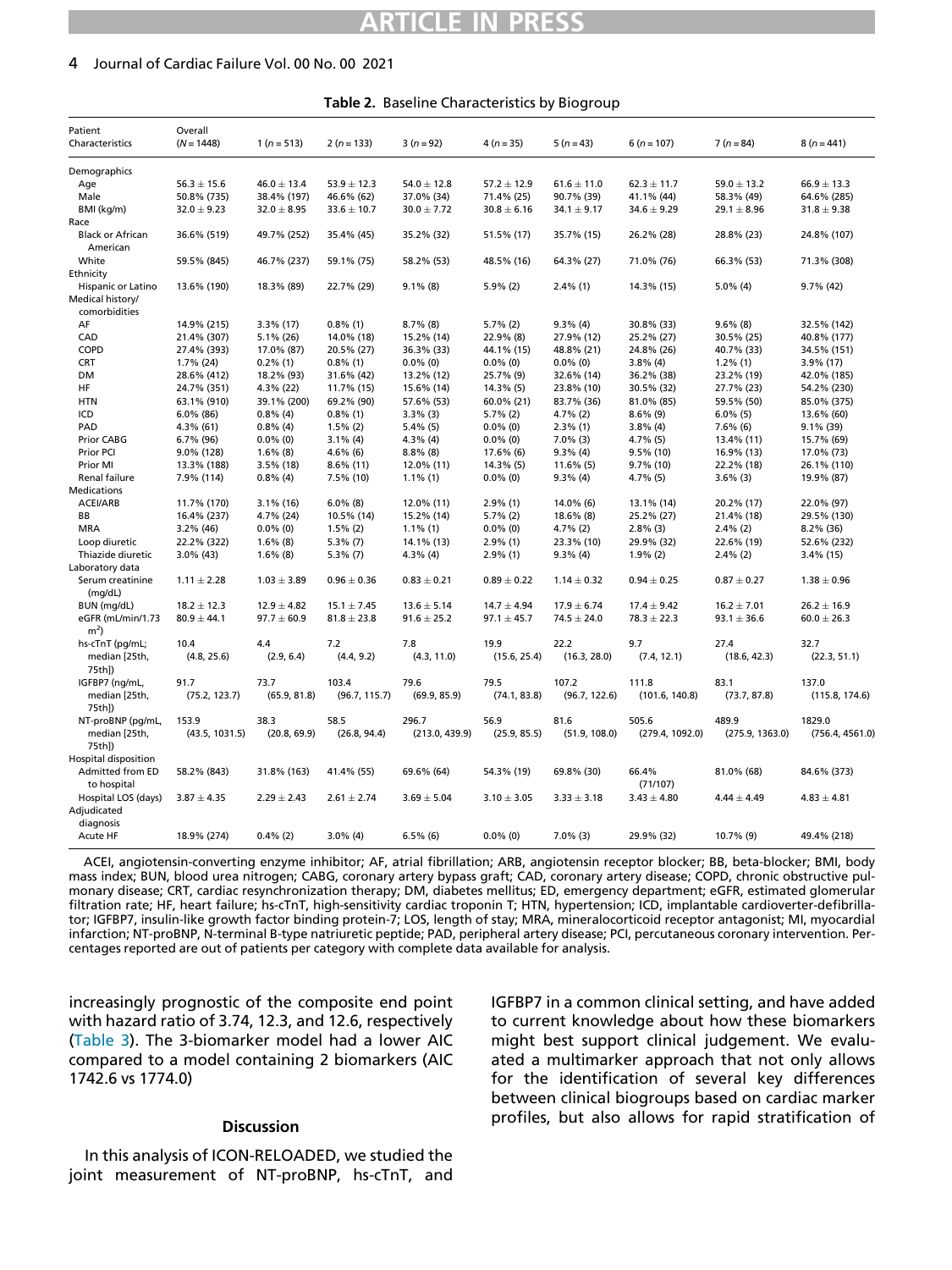# ARTICLE IN PRESS

<span id="page-6-0"></span>Multiple Cardiac Biomarker Testing Among Patients With Acute Dyspnea From the • Abboud et al 5



Fig. 1. Cox proportional hazard regression on composite end point of death and heart failure rehospitalization from discharge to 180 days by biogroup. Concentrations of N-terminal B-type natriuretic peptide (NT-proBNP), high-sensitivity cardiac troponin T (hs-cTnT), and insulin-like growth factor binding protein-7 (IGFBP7) were analyzed in 1448 patients presenting with acute dyspnea from the ICON-RELOADED Study. Eight biogroups were derived based on patterns in biomarker elevation at presentation and compared for differences in baseline characteristics. Unadjusted Cox proportional hazard regression are depicted per biogroup as compared with the reference biogroup 1.

differences in risk for adverse outcomes. Further, we found that elevations in NT-proBNP, hs-cTnT, and IGFBP7 were additive for prognosticating short term mortality and hospitalization, as well as in the diagnosis of acutely decompensated HF (Visual Take Home Graphic).

An examination of baseline characteristics by patient biogroup provides insights into the clinical significance of elevations in each individual

<span id="page-6-1"></span>Table 3. Cox Proportional Hazard Regression on Composite End Point of Death and Heart Failure Rehospitalization From Discharge to 180 Days After Discharge

| Model                       | Hazard<br>Ratio | 95% Confidence<br>Interval | P Value  |
|-----------------------------|-----------------|----------------------------|----------|
| Unadjusted                  |                 |                            |          |
| Flevated 1 ys 0             | 4.01            | $1.50 - 10.7$              | .006     |
| Elevated 2 vs 0             | 14.6            | $6.17 - 34.7$              | $-.0001$ |
| Elevated 3 vs 0             | 22.0            | $9.67 - 50.3$              | $-.0001$ |
| Age/sex adjusted            |                 |                            |          |
| Elevated 1 vs 0             | 4.26            | $1.59 - 11.4$              | .004     |
| Elevated 2 vs 0             | 16.4            | $6.76 - 39.8$              | $-.0001$ |
| Elevated 3 ys 0             | 25.7            | $10.8 - 61.2$              | $-.0001$ |
| Fully adjusted <sup>*</sup> |                 |                            |          |
| Elevated 1 vs 0             | 3.74            | $1.26 - 11.1$              | .017     |
| Elevated 2 vs 0             | 12.3            | $4.60 - 32.9$              | $-.0001$ |
| Elevated 3 vs 0             | 12.6            | $4.54 - 35.0$              | $-.0001$ |

\*Model adjusted for age, sex, hypertension, diabetes, prior heart failure (HF), present HF, prior myocardial infarction, present myocardial infarction, estimated glomerular filtration rate, and atrial fibrillation.

biomarker. Patients belonging to the groups with elevation of NT-proBNP at presentation unsurprisingly had the highest prevalence of HF in their medical history. Similarly, patients belonging to groups 4, 5, 7, and 8 had elevations in hs-cTnT and had the highest prevalence of coronary artery disease and prior percutaneous coronary interventions. Interestingly, an examination of patients in groups 2, 5, 6, and 8 offered unique insights into the patients with elevations in IGFBP7. The peptide hormone IGFBP7 is implicated in cell cycle arrest in numerous disease states. $2-4$  $2-4$  Many studies have associated IGFBP7 with obesity, diabetes, and aging; moreover, it has growing potential for its measurement in patients with HF for predicting disease progression and outcomes.<sup>[1,](#page-8-0)[15,](#page-8-10)[16](#page-8-11)</sup> In the present analysis, patients with an elevated IGFBP7 had more diabetes and obesity than did the phenogroups without IGFBP7 elevation. This finding is congruent with studies of HF with preserved ejection fraction, where IGFBP7 has been associated with myocardial relaxation abnormalities and a phenotypic subset of patients with HF with preserved ejection fraction in whom metabolic syndromes, including diabetes and obe-sity, is prevalent.<sup>[15](#page-8-10)[,16](#page-8-11)</sup> In our present study, patients in biogroups with elevated IGFBP7 also had a higher prevalence of hypertension.

A key finding in this analysis was the significance of a 3-marker approach for short-term prognostication. Elevations in 1, 2, and 3 biomarkers were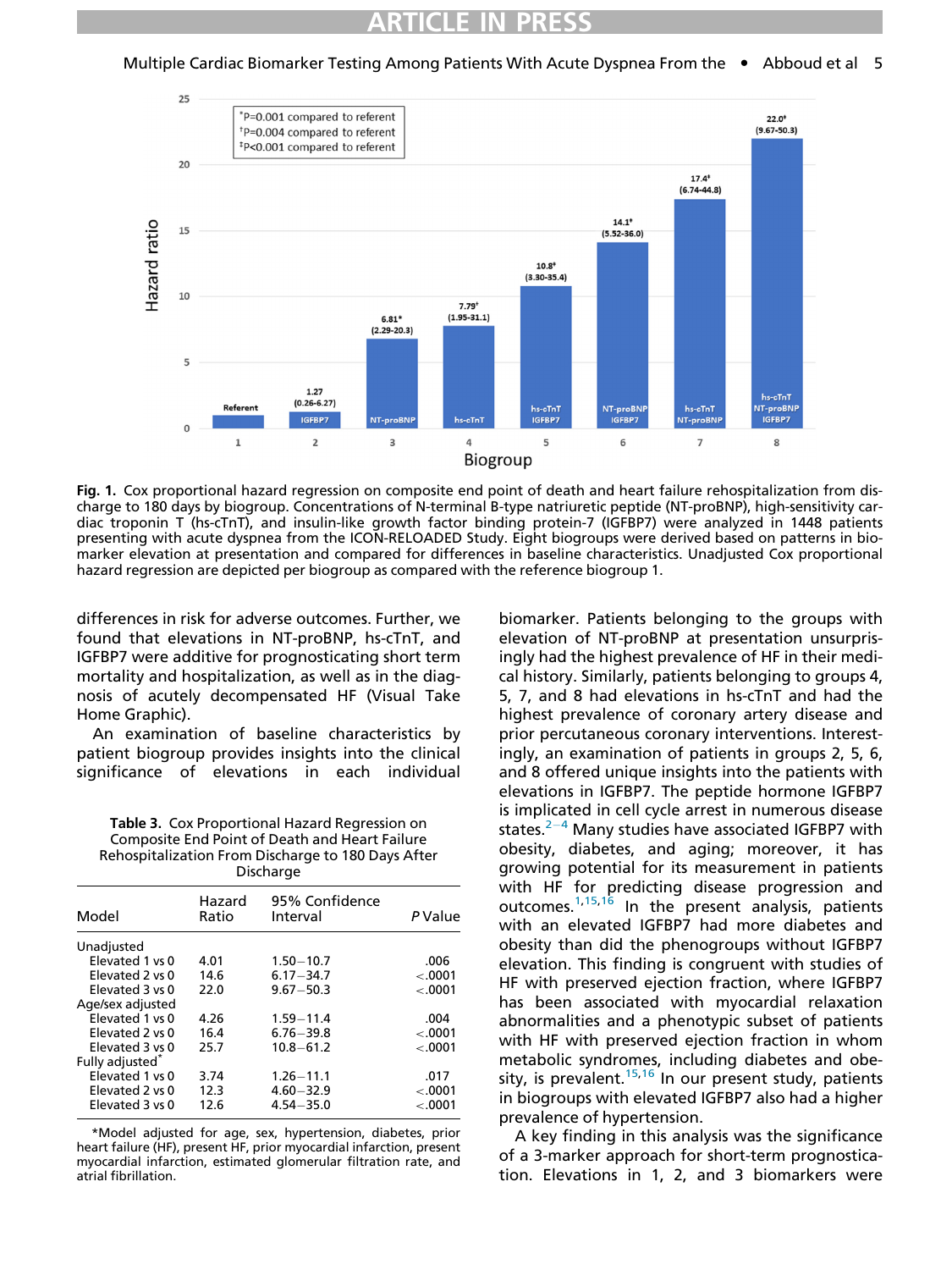## 6 Journal of Cardiac Failure Vol. 00 No. 00 2021

increasingly predictive of not only HF diagnosis, but also short-term mortality and HF rehospitalization. In fact, simultaneous elevation in NT-proBNP, hscTnT, and IGFBP7 was 3 times more prognostic of mortality and HF rehospitalization at 6 months than was an elevation in NT-proBNP alone. These findings highlight how a single marker alone does not wholistically represent the complexity of the biochemical pathways involved in the pathophysiology of HF, but rather how the combined use of several biomarkers improves the characterization of patients with HF to better understand their prognosis and management. Interestingly, in this model, although the 3-biomarker model demonstrated a lower AIC, most of the prognostic potential was captured by an elevation in 2 biomarkers. Although the risk conferred in these groups was similar as compared to the reference group, the prevalence of HF was twice as high in the group with elevations in all 3 biomarkers. This finding is important; because currently only NT-proBNP and hs-cTnT are widely available in clinical practice. The findings in this study highlight the clinical usefulness of multiplex measurement of hs-cTnT and IGFBP7 alongside NT-proBNP to improve discrimination for cardiovascular risk in a group of patients with one of the most commonly assessed acute symptoms in the ED and further illustrate how risk assessment may be refined beyond NT-proBNP alone. A paneled approach for prognosis bears further evaluation either as categorical variables or modeled in a continuous fashion using a machine learning approach. Additionally, although speculative, an improved ability to discriminate risk between patients based on biomarker profiles may improve cost and should be evaluated in future studies.

It is important to note that the addition of biomarkers to clinical prediction models does not always result in marked increase in prognostic value.<sup>17[,18](#page-8-13)</sup> This point has been particularly true in studies of biomarkers in acute HF, where besides certain biomarkers such as soluble  $ST2$ ,  $19-22$  $19-22$  the addition of most other newer biomarkers to NT-proBNP have only modestly improved risk stratification profiles. $23-25$  $23-25$  The proposed multimarker panel in the present study uniquely combines biomarkers across multiple pathophysiologic pathways (myocardial stretch, myocardial injury, and cellular senescence) and improves HF prognostication multifold. This point is further demonstrated in an examination of IGFBP7 in this cohort where elevation in IGFBP7 alone was of limited prognostic value as a marker of cellular senescence, but when added to biomarkers of myocardial stretch and injury, the prognostic yield increased multifold. And although multiplex cardiac biomarker testing has been shown to be of added value to single marker testing in population-based studies, $26,27$  $26,27$  such testing among patients with acute dyspnea presenting to the ED setting (where biomarkers play an arguably greater role) lags behind. Thus, the fact that this analysis assesses a multimarker panel encompassing 3 pathophysiologic pathways in a large, diverse cohort of patients with dyspnea and without a prespecified HF diagnosis is an important contribution.

Although this analysis contributes to the current knowledge on diagnosis and prognosis in patients presenting with acute dyspnea, it is not without limitations. First, this analysis is subject to limitations of the ICON-RELOAD patient cohort, which have been noted previously, including its relatively small sample size and power for a multicenter study and the overall low percentage of patients presenting with acute HF.<sup>[1,](#page-8-0)[14](#page-8-9)</sup> A small sample size was particularly notable when examining patients in biogroups 4 and 5, who did not have elevations in NT-proBNP. This finding was anticipated, because elevations in NT-proBNP have many shared pathways for release, such that when NT-proBNP is elevated, other biomarkers will typically increase. Although the present analysis demonstrated this finding in a group of patients presenting with acute dyspnea, further translational insights are required to more granularly understand the additive clinical value of IGBFP7. Similarly, a better understanding of patients with elevations in just 1 biomarker pathway is warranted. Another limitation of the present study is that numerous models were compared without an adjustment for multiple comparisons, which could increase the possibility of type I errors. Additionally, complete echocardiographic data for the patients included in this analysis is not currently available, limiting the ability to make important distinctions between biogroups with respect to their underlying cardiac function and geometries. A further investigation of the changes in IGFBP7 and echocardiographic parameters of HF is required. Last, the selection of biomarker cut-offs was based on prior precedent and/or the central tendency of the present population and assessed in a dichotomous manner. Although this practice provides a more clinically relevant perspective for interpretation of our results, the use of absolute biomarker values as continuous variables and/or machine-learning derivation of optimal formulas for paneling results may be a more informative approach for biomarker-leveraged diagnosis and prognosis; nonetheless, for ease of clinical interpretation, this approach provides strikingly efficient prognostication. This analysis would benefit from external validation in similar, larger patient cohorts assessing NT-proBNP, hsTnT, and IGFBP7 in patients presenting with acute dyspnea, alongside other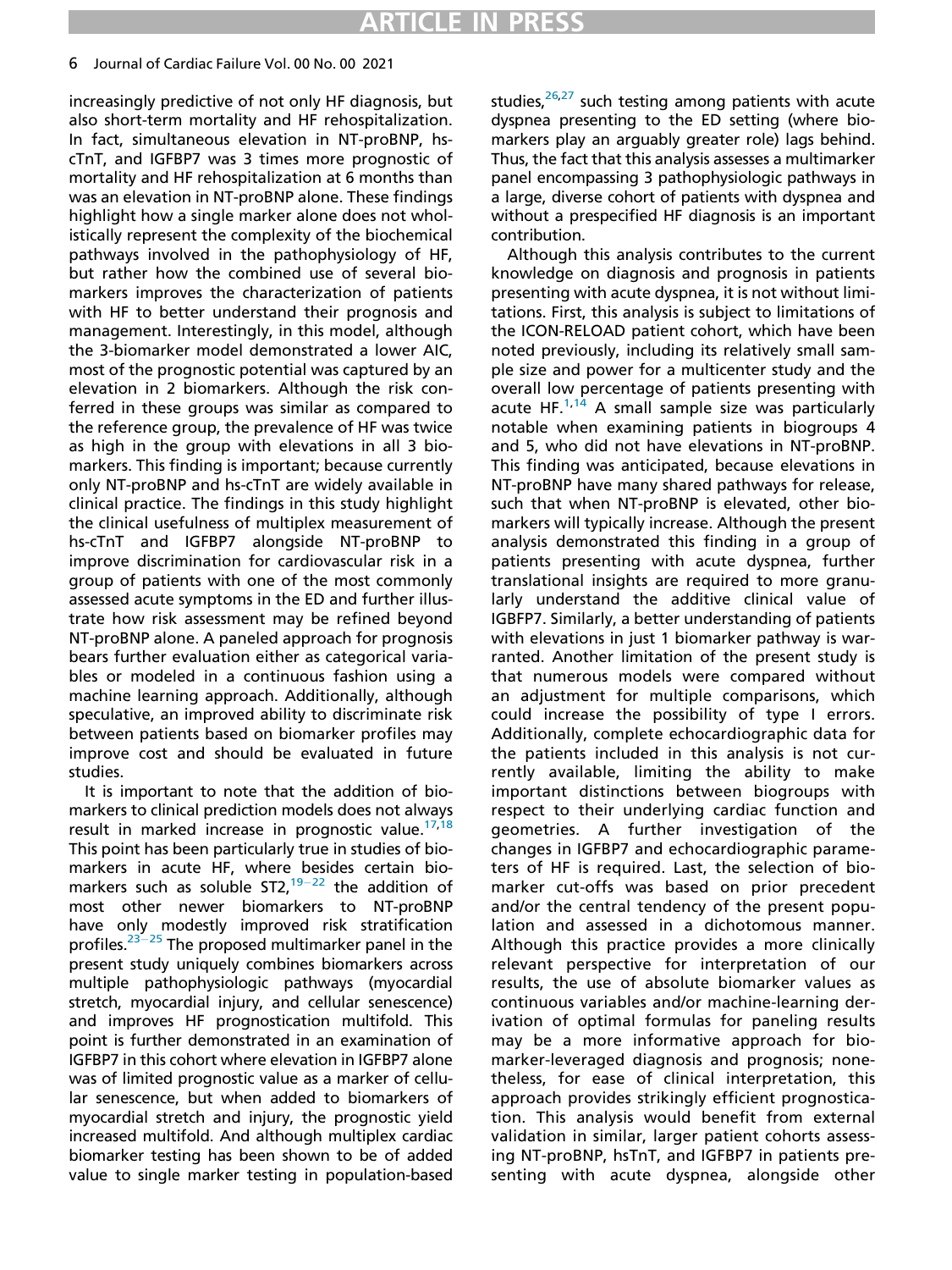# Multiple Cardiac Biomarker Testing Among Patients With Acute Dyspnea From the • Abboud et al 7

exploratory and novel biomarkers across multiple pathophysiologic pathways implicated in HF.

# **Conclusions**

<span id="page-8-1"></span>In patients presenting to the ED with acute dyspnea, categorizing patients using a multimarker panel of NT-proBNP, hs-cTnT, and IGBFP7 results in biogroups with distinct clinical features. Additionally, patterns of these 3 biomarkers yield incremental prognostic information regarding 180-day mortality and HF rehospitalization. Elevations in 1, 2, and 3 biomarkers was increasingly predictive of both HF diagnosis and short-term outcomes, regardless of specific biomarker elevation. This 3-marker approach may prove useful for diagnosis and prognosis of patients presenting with acute dyspnea in a common clinical setting.

Funding: Funded by Roche Diagnostics, Inc.

<span id="page-8-5"></span><span id="page-8-4"></span><span id="page-8-2"></span>Disclosures: Dr Abboud has nothing to disclose. Dr Gaggin has received research grant support from Roche Diagnostics, Jana Care, Ortho Clinical, Novartis, Pfizer, Alnylam, Akcea; consulting income from Amgen, Eko, Merck, Roche Diagnostics, Radiometer, Pfizer; Stock ownership for Eko; Research payments for clinical end point committees from Radiometer. She has also received research payment for clinical end point committees from Baim Institute for Clini-

<span id="page-8-8"></span><span id="page-8-7"></span><span id="page-8-6"></span>cal Research for Abbott, Siemens, and Beckman Coulter. Dr Januzzi is supported by the Hutter Family Professorship; is a Trustee of the American College of Cardiology; is a board member of Imbria Pharmaceuticals; has received grant support from Novartis Pharmaceuticals, Roche Diagnostics, Abbott, Singulex, and Prevencio; has received consulting income from Abbott, Janssen, Novartis, Pfizer, Merck, and Roche Diagnostics; and participates in clinical end point committees/data safety monitoring boards for

<span id="page-8-10"></span><span id="page-8-9"></span>Abbott, AbbVie, Amgen, Boehringer Ingelheim, Janssen, and Takeda. Dr Ibrahim has received honoraria from Cytokinetics, Medtronic, Novartis, Roche and is a consultant for Cytokinetics.

## References

- <span id="page-8-11"></span><span id="page-8-0"></span>1. Ibrahim NE, Afi[lalo M, Chen-Tournoux A, Christenson](http://refhub.elsevier.com/S1071-9164(21)00397-3/sbref0001) [RH, Gaggin HK, Hollander JE, et al. Diagnostic and](http://refhub.elsevier.com/S1071-9164(21)00397-3/sbref0001) [prognostic utilities of insulin-like growth factor bind](http://refhub.elsevier.com/S1071-9164(21)00397-3/sbref0001)[ing protein-7 in patients with dyspnea. JACC Heart](http://refhub.elsevier.com/S1071-9164(21)00397-3/sbref0001) [Fail 2020;8:415](http://refhub.elsevier.com/S1071-9164(21)00397-3/sbref0001)–22.
- <span id="page-8-12"></span><span id="page-8-3"></span>2. [Januzzi JL, Packer M, Claggett B, Liu J, Shah AM, Zile](http://refhub.elsevier.com/S1071-9164(21)00397-3/sbref0002) [MR, et al. IGFBP7 \(insulin-like growth factor](http://refhub.elsevier.com/S1071-9164(21)00397-3/sbref0002)-[binding](http://refhub.elsevier.com/S1071-9164(21)00397-3/sbref0002) [protein-7\) and neprilysin inhibition in patients with](http://refhub.elsevier.com/S1071-9164(21)00397-3/sbref0002) [heart failure. Circ Heart Fail 2018;11:e005133.](http://refhub.elsevier.com/S1071-9164(21)00397-3/sbref0002)
- <span id="page-8-13"></span>3. [Ruan W, Wu M, Shi L, Li F, Dong L, Qiu Y, et al. Serum](http://refhub.elsevier.com/S1071-9164(21)00397-3/sbref0003) [levels of IGFBP7 are elevated during acute](http://refhub.elsevier.com/S1071-9164(21)00397-3/sbref0003)

[exacerbation in COPD patients. Int J Chron Obstruct](http://refhub.elsevier.com/S1071-9164(21)00397-3/sbref0003) [Pulmon Dis 2017;12:1775](http://refhub.elsevier.com/S1071-9164(21)00397-3/sbref0003)–80.

- 4. [Bolomsky A, Hose D, Schreder M, Seckinger A, Lipp S,](http://refhub.elsevier.com/S1071-9164(21)00397-3/sbref0004) [Klein B, et al. Insulin like growth factor binding pro](http://refhub.elsevier.com/S1071-9164(21)00397-3/sbref0004)[tein 7 \(IGFBP7\) expression is linked to poor prognosis](http://refhub.elsevier.com/S1071-9164(21)00397-3/sbref0004) [but may protect from bone disease in multiple mye](http://refhub.elsevier.com/S1071-9164(21)00397-3/sbref0004)[loma. J Hematol Oncol 2015;8:10.](http://refhub.elsevier.com/S1071-9164(21)00397-3/sbref0004)
- 5. [Mueller C, Scholer A, Laule-Kilian K, Martina B, Schin](http://refhub.elsevier.com/S1071-9164(21)00397-3/sbref0005)[dler C, Buser P, et al. Use of B-type natriuretic peptide](http://refhub.elsevier.com/S1071-9164(21)00397-3/sbref0005) [in the evaluation and management of acute dyspnea.](http://refhub.elsevier.com/S1071-9164(21)00397-3/sbref0005) [N Engl J Med 2004;350:647](http://refhub.elsevier.com/S1071-9164(21)00397-3/sbref0005)–54.
- 6. [Moe GW, Howlett J, Januzzi JL, Zowall H. Canadian](http://refhub.elsevier.com/S1071-9164(21)00397-3/sbref0006) [Multicenter Improved Management of Patients With](http://refhub.elsevier.com/S1071-9164(21)00397-3/sbref0006) [Congestive Heart Failure \(IMPROVE-CHF\) study investi](http://refhub.elsevier.com/S1071-9164(21)00397-3/sbref0006)[gators. N-terminal pro-B-type natriuretic peptide test](http://refhub.elsevier.com/S1071-9164(21)00397-3/sbref0006)[ing improves the management of patients with](http://refhub.elsevier.com/S1071-9164(21)00397-3/sbref0006) [suspected acute heart failure: primary results of the](http://refhub.elsevier.com/S1071-9164(21)00397-3/sbref0006) [Canadian prospective randomized multicenter](http://refhub.elsevier.com/S1071-9164(21)00397-3/sbref0006) [IMPROVE-CHF study. Circulation 2007;115:3103](http://refhub.elsevier.com/S1071-9164(21)00397-3/sbref0006)–10.
- 7. [Peacock WF, De Marco T, Fonarow GC, Diercks D,](http://refhub.elsevier.com/S1071-9164(21)00397-3/sbref0007) [Wynne J, Apple FS, et al. Cardiac troponin and out](http://refhub.elsevier.com/S1071-9164(21)00397-3/sbref0007)[come in acute heart failure. N Engl J Med](http://refhub.elsevier.com/S1071-9164(21)00397-3/sbref0007) [2008;358:2117](http://refhub.elsevier.com/S1071-9164(21)00397-3/sbref0007)–26.
- 8. [Hollander JE, Than M, Mueller C. State-of-the-art eval](http://refhub.elsevier.com/S1071-9164(21)00397-3/sbref0008)[uation of emergency department patients presenting](http://refhub.elsevier.com/S1071-9164(21)00397-3/sbref0008) [with potential acute coronary syndromes. Circulation](http://refhub.elsevier.com/S1071-9164(21)00397-3/sbref0008) [2016;134:547](http://refhub.elsevier.com/S1071-9164(21)00397-3/sbref0008)–64.
- 9. [Sabatine M S, Morrow D A, de Lemos J A, M Gibson C,](http://refhub.elsevier.com/S1071-9164(21)00397-3/sbref0009) [Murphy S A, N Rifai, et al. Multimarker approach to](http://refhub.elsevier.com/S1071-9164(21)00397-3/sbref0009) risk stratifi[cation in non-ST elevation acute coronary](http://refhub.elsevier.com/S1071-9164(21)00397-3/sbref0009) [syndromes. Circulation 2002;105:1760](http://refhub.elsevier.com/S1071-9164(21)00397-3/sbref0009)–3.
- 10. [Velagaleti R S, P Gona, Larson M G, Wang T J, D Levy,](http://refhub.elsevier.com/S1071-9164(21)00397-3/sbref0010) [Benjamin E J, et al. Multimarker approach for the pre](http://refhub.elsevier.com/S1071-9164(21)00397-3/sbref0010)[diction of heart failure incidence in the community.](http://refhub.elsevier.com/S1071-9164(21)00397-3/sbref0010) [Circulation 2010;122:1700](http://refhub.elsevier.com/S1071-9164(21)00397-3/sbref0010)–6.
- 11. [Braunwald E. Biomarkers in heart failure. N Engl J](http://refhub.elsevier.com/S1071-9164(21)00397-3/sbref0011) [Med 2008;358:2148](http://refhub.elsevier.com/S1071-9164(21)00397-3/sbref0011)–59.
- 12. [Ibrahim N E, Januzzi J L. Established and emerging](http://refhub.elsevier.com/S1071-9164(21)00397-3/sbref0012) [roles of biomarkers in heart failure. Circ Res](http://refhub.elsevier.com/S1071-9164(21)00397-3/sbref0012) [2018;123:614](http://refhub.elsevier.com/S1071-9164(21)00397-3/sbref0012)–29.
- 13. [Gaggin HK, Chen-Tournoux AA, Christenson RH,](http://refhub.elsevier.com/S1071-9164(21)00397-3/sbref0013) [Doros G, Hollander JE, Levy PD, et al. ICON-RELOADED](http://refhub.elsevier.com/S1071-9164(21)00397-3/sbref0013) [Investigators. Rationale and design of the ICON-](http://refhub.elsevier.com/S1071-9164(21)00397-3/sbref0013)[RELOADED study: International Collaborative of N](http://refhub.elsevier.com/S1071-9164(21)00397-3/sbref0013)[terminal pro-B-type Natriuretic Peptide Re-evaluation](http://refhub.elsevier.com/S1071-9164(21)00397-3/sbref0013) [of Acute Diagnostic Cut-Offs in the Emergency](http://refhub.elsevier.com/S1071-9164(21)00397-3/sbref0013) [Department. Am Heart J 2017;192:26](http://refhub.elsevier.com/S1071-9164(21)00397-3/sbref0013)–37.
- 14. [Januzzi JL, Chen-Tournoux AA, Christenson RH, Doros](http://refhub.elsevier.com/S1071-9164(21)00397-3/sbref0014) [G, Hollander JE, Levy PD, et al. ICON-RELOADED Inves](http://refhub.elsevier.com/S1071-9164(21)00397-3/sbref0014)[tigators. N-terminal pro-B-type natriuretic peptide in](http://refhub.elsevier.com/S1071-9164(21)00397-3/sbref0014) [the emergency department: the ICON-RELOADED](http://refhub.elsevier.com/S1071-9164(21)00397-3/sbref0014) [Study. J Am Coll Cardiol 2018;71:1191](http://refhub.elsevier.com/S1071-9164(21)00397-3/sbref0014)–200.
- 15. [Gandhi PU, Gaggin HK, Sheftel AD, Belcher AM, Wei](http://refhub.elsevier.com/S1071-9164(21)00397-3/sbref0015)[ner RB, Baggish AL, et al. Prognostic usefulness of](http://refhub.elsevier.com/S1071-9164(21)00397-3/sbref0015) [insulin-like growth factor-binding protein 7 in heart](http://refhub.elsevier.com/S1071-9164(21)00397-3/sbref0015) [failure with reduced ejection fraction: a novel bio](http://refhub.elsevier.com/S1071-9164(21)00397-3/sbref0015)[marker of myocardial diastolic function? Am J Cardiol](http://refhub.elsevier.com/S1071-9164(21)00397-3/sbref0015) [2014;114:1543](http://refhub.elsevier.com/S1071-9164(21)00397-3/sbref0015)–9.
- 16. [Gandhi PU, Gaggin HK, Red](http://refhub.elsevier.com/S1071-9164(21)00397-3/sbref0016)field MM, Chen HH, Ste[vens SR, Anstrom KJ, et al. Insulin-like growth fac](http://refhub.elsevier.com/S1071-9164(21)00397-3/sbref0016)[tor](http://refhub.elsevier.com/S1071-9164(21)00397-3/sbref0016)-[binding protein-7 as a biomarker of diastolic](http://refhub.elsevier.com/S1071-9164(21)00397-3/sbref0016) [dysfunction and functional capacity in heart failure](http://refhub.elsevier.com/S1071-9164(21)00397-3/sbref0016) [with preserved ejection fraction. JACC Heart Fail](http://refhub.elsevier.com/S1071-9164(21)00397-3/sbref0016) [2016;4:860](http://refhub.elsevier.com/S1071-9164(21)00397-3/sbref0016)–9.
- 17. [Vasan Ramachandran S. Biomarkers of cardiovascular](http://refhub.elsevier.com/S1071-9164(21)00397-3/sbref0017) [disease. Circulation 2006;113:2335](http://refhub.elsevier.com/S1071-9164(21)00397-3/sbref0017)–62.
- 18. [Gerszten RE, Wang TJ. The search for new cardiovas](http://refhub.elsevier.com/S1071-9164(21)00397-3/sbref0018)[cular biomarkers. Nature 2008;451:949](http://refhub.elsevier.com/S1071-9164(21)00397-3/sbref0018)–52.